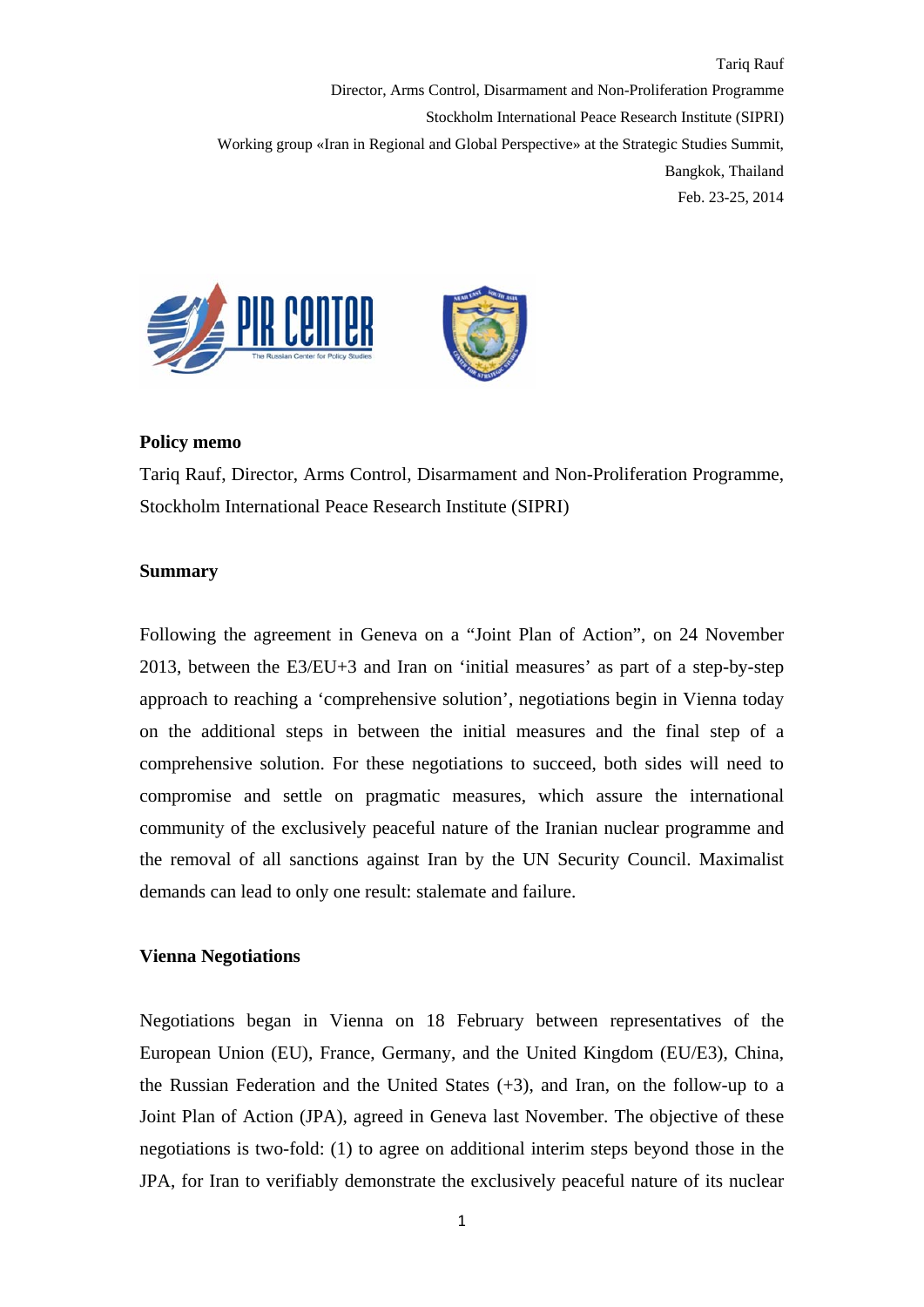programme, including addressing and resolving allegations of possible military dimensions (PMD) geared towards developing a deliverable nuclear weapon, and to agree on a final comprehensive solution regarding the nature and extent of Iran's nuclear programme; and, (2) to agree on the modalities of lifting and removing all multilateral and national sanctions related to Iran's nuclear programme.

These negotiations take place against the backdrop of vehement opposition by many members of the US Congress and Israel, which argue for a complete cessation of uranium enrichment in Iran as well as the dismantling of significant elements of Iran's nuclear fuel cycle that might have the potential for use in a nuclear weapon programme. Such opponents have resorted to proclaiming very detailed and onerous conditions for Iran's nuclear activities, the closure of the enrichment plants at Natanz and Fordow, as well as the under construction heavy-water reactor at Arak, and an onerous verification and monitoring regime<sup>[1](#page-6-0)</sup>.

On the other hand, the Obama Administration is taking a correct and principled approach in the negotiations to focus on resolving the outstanding issues concerning the peaceful nature of Iran's nuclear programme and furthering the IAEA's verification authority and role.

# **Implementation of the JPA**

Iran too thus far is keeping its word in implementing the JPA. The IAEA has confirmed that, as of 20 January 2014, Iran:

had ceased enriching uranium above 5% U-235 at the two cascades at the Pilot Fuel Enrichment Plant (PFEP) and four cascades at the Fordow Fuel Enrichment Plant (FFEP) previously used for this purpose;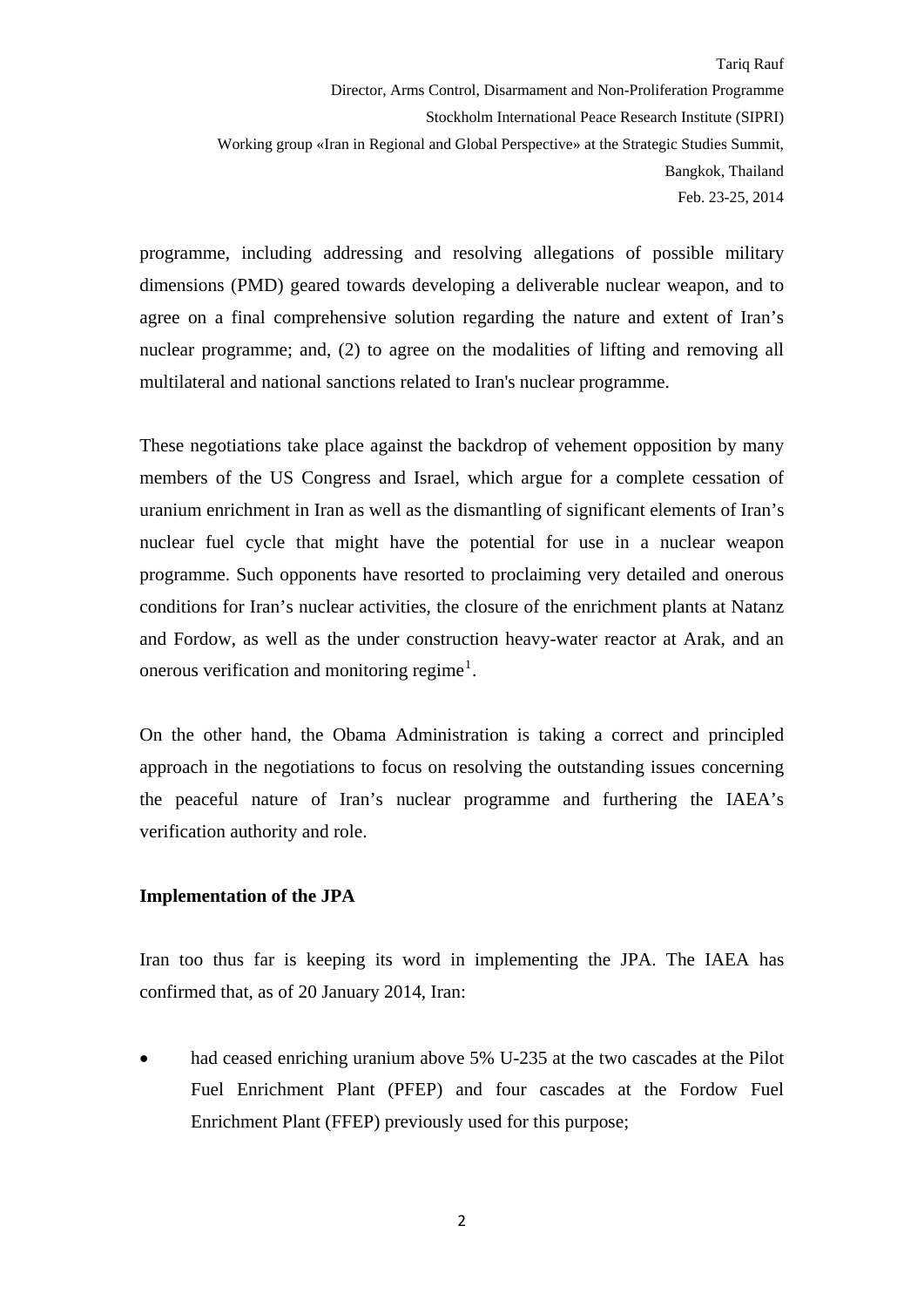Feb. 23-25, 2014

- had ceased operating cascades in an interconnected configuration at PFEP and FFEP;
- had begun diluting UF6 enriched up to 20% U-235 at PFEP;
- was continuing the conversion of UF6 enriched up to 20% U-235 into U3O8 at the Fuel Plate Fabrication Plant (FPFP);
- had no process line to reconvert uranium oxides enriched up to 20% U-235 back into UF6 enriched up to 20% U-235 at FPFP;
- was not conducting any further advances to its activities at the Natanz Fuel Enrichment Plant, FFEP or the Arak reactor (IR-40), including the manufacture and testing of fuel for the IR-40 reactor;
- was continuing to construct the Enriched UO2 Powder Plant for the conversion of UF6 enriched up to 5% U-235 into oxide;
- was continuing its safeguarded R&D practices at PFEP, including its current enrichment R&D practices, and continues not to use them for the accumulation of enriched uranium; and
- was not carrying out reprocessing related activities at the Tehran Research Reactor and the Molybdenum, Iodine and Xenon Radioisotope Production (MIX) Facility.

The IAEA also confirmed that it had received written communications from Iran in relation to the "voluntary measures" that Iran had agreed to undertake in the first six months as part of the JPA, as follows: that for the first step time-bound (six months), there will be no new location for enrichment other than those already existing at the Fordow and Natanz sites; that during the first step time-bound (six months), Iran will not engage in stages of reprocessing activities, or construction of a facility capable of reprocessing; that during the first step of time-bound (six months), Iran declares that there is no reconversion line to reconvert uranium oxide enriched up to 20% U-235 back into UF6 enriched up to 20% U-235"; and provided information on centrifuge assembly workshops, storage facilities and centrifuge rotor production workshops.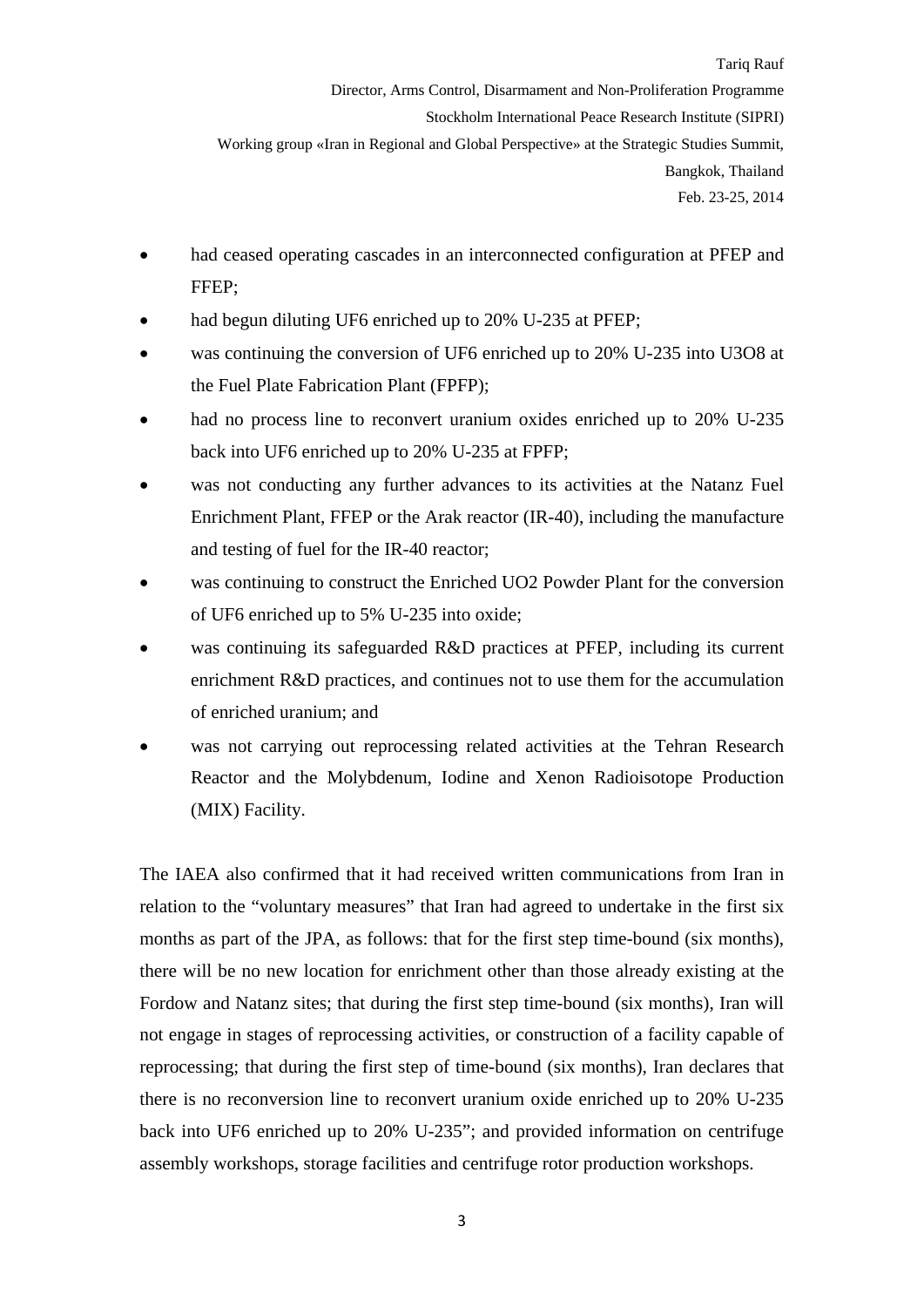Furthermore, the IAEA and Iran also had agreed on arrangements for increased access by Agency inspectors to the uranium enrichment facilities at Natanz and Fordow, including in relation to weekends and holidays in Iran – under the additional Protocol, complementary access can be carried out only during working hours of a facility.

### **Pragmatic Way Forward**

The pragmatic way forward would be for the EU/E3+3 and Iran to agree that Iran would continue to assure the international community through IAEA safeguards and verification that Iran's nuclear programme is exclusively for peaceful purposes. In relation to this, Iran would continue its suspension of production of uranium enriched to 20%, only produce uranium enriched to under 5% and to convert it into reactor fuel on a timely basis, convert with international assistance the Arak reactor to run on 5% low enriched uranium, continue to refrain from separating plutonium, fully implement the Additional Protocol to its safeguards agreement, and cooperate proactively with the IAEA in the implementation of safeguards, verification and monitoring.

With regard to the allegations on the possible military dimensions (PMD) of Iran's nuclear programme from the 1990s to 2003 or later, the Vienna negotiations need to see agreement on working through the Joint Commission with the IAEA to facilitate resolution of all issues of concern. A key element would be to resolve the authenticity of the documentation on PMD, and the veracity of the information contained therein. An interesting question might be whether the revelations by Snowden may shed some light on the provenance of this PMD documentation, since the IAEA does not have the capacity to authenticate intelligence information. And, for Iran to conclusively demonstrate that any activities related to PMD, if they had occurred, would never be resumed, and to assure the IAEA accordingly under the provisions of its comprehensive safeguards agreement pursuant to the NPT.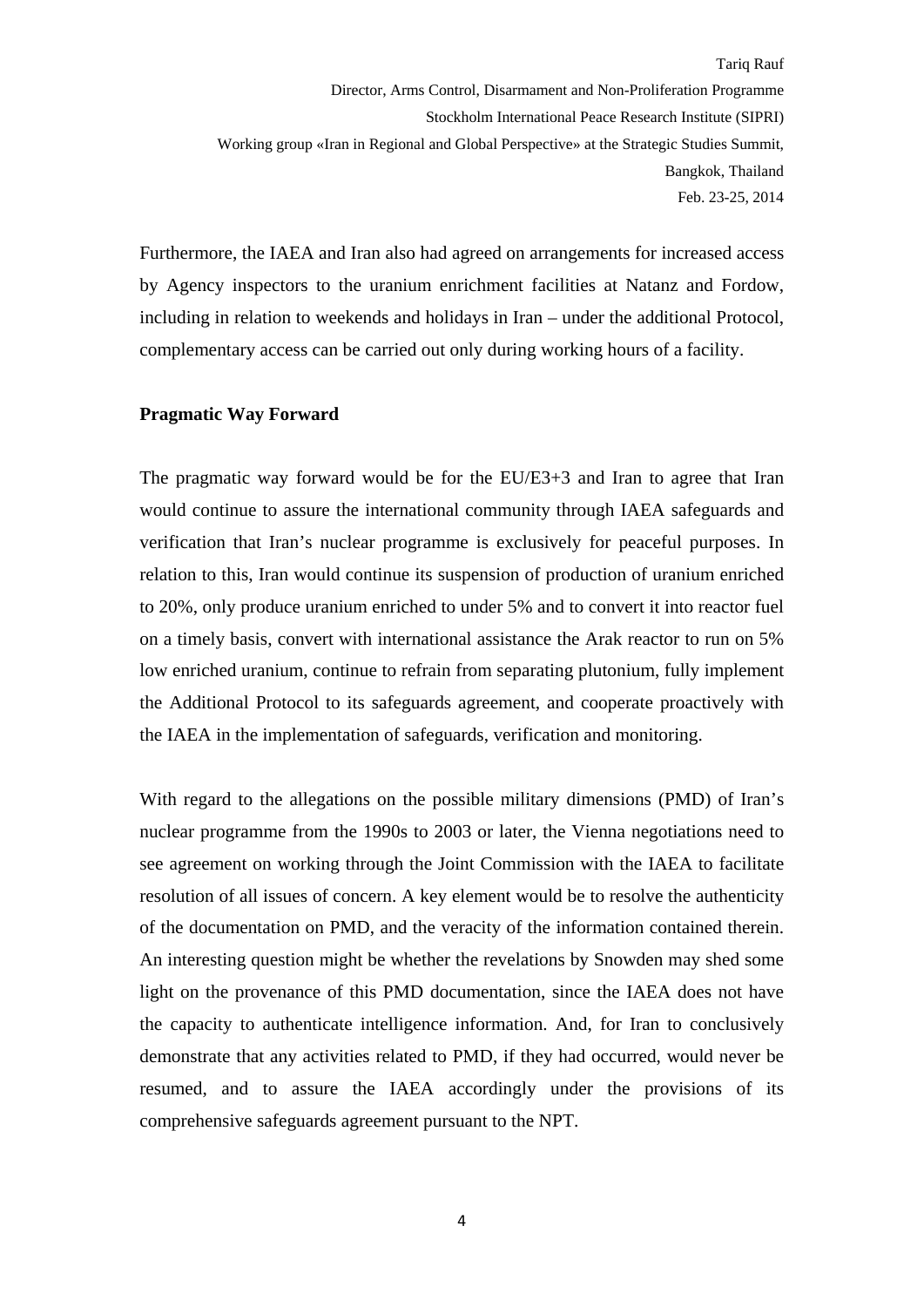Finally, pursuant to the rights and obligations of the IAEA under Iran's comprehensive safeguards agreement, and Iran's corresponding obligations, as well as the provisions of the Agency's Statute; only the IAEA and Iran can definitive and legally resolve the issues concerning the peaceful nature of Iran's nuclear programme and the PMD. Any agreement to this effect between the EU3/+3/+Iran can only serve as the basis for a technical resolution of the open issues between the IAEA and Iran.

With on-going IAEA verification with Iran's full cooperation and the measures proposed above, Iran will be no different that Japan, Belgium or The Netherlands, in terms of a possible 'break out' capability – namely, to make a dash to make nuclear weapons. The argument that Iran should be restricted to 3,000 operating centrifuges, and must dismantle some 16,000 machines, on the grounds of increasing the possibility of a breakout to six months or more; is not credible. A determined State with knowledge of and expertise in enrichment, could produce sufficient HEU for weapons with fewer operating machines, but any breakout would be detected by the IAEA—hence by this logic there needs to be no enrichment in Iran. However, as one author has aptly put it, "demanding zero enrichment from Iran makes zero sense"<sup>[2](#page-6-1)</sup>. The only realistic course is as noted above, for Iran to enrich uranium below 5% under IAEA safeguards, as has been the case since 2005. It should be noted for the record that Natanz and Fordow are the most heavily inspected enrichment facilities in the world, with the IAEA having direct access to the cascades and machines without limitations – this is not the case in Brazil, at URENCO enrichment plants in Europe and in Japan, where though the IAEA can meet its safeguards objectives for enrichment facilities, its access to the cascades and centrifuges is circumscribed under agreed arrangements. The IAEA reports on the implementation of safeguards in Iran routinely have been reporting for nearly a decade, the exact number of operating and installed centrifuges, enrichment levels, and quantities of enriched uranium produced.

#### **'Right to Enrich'**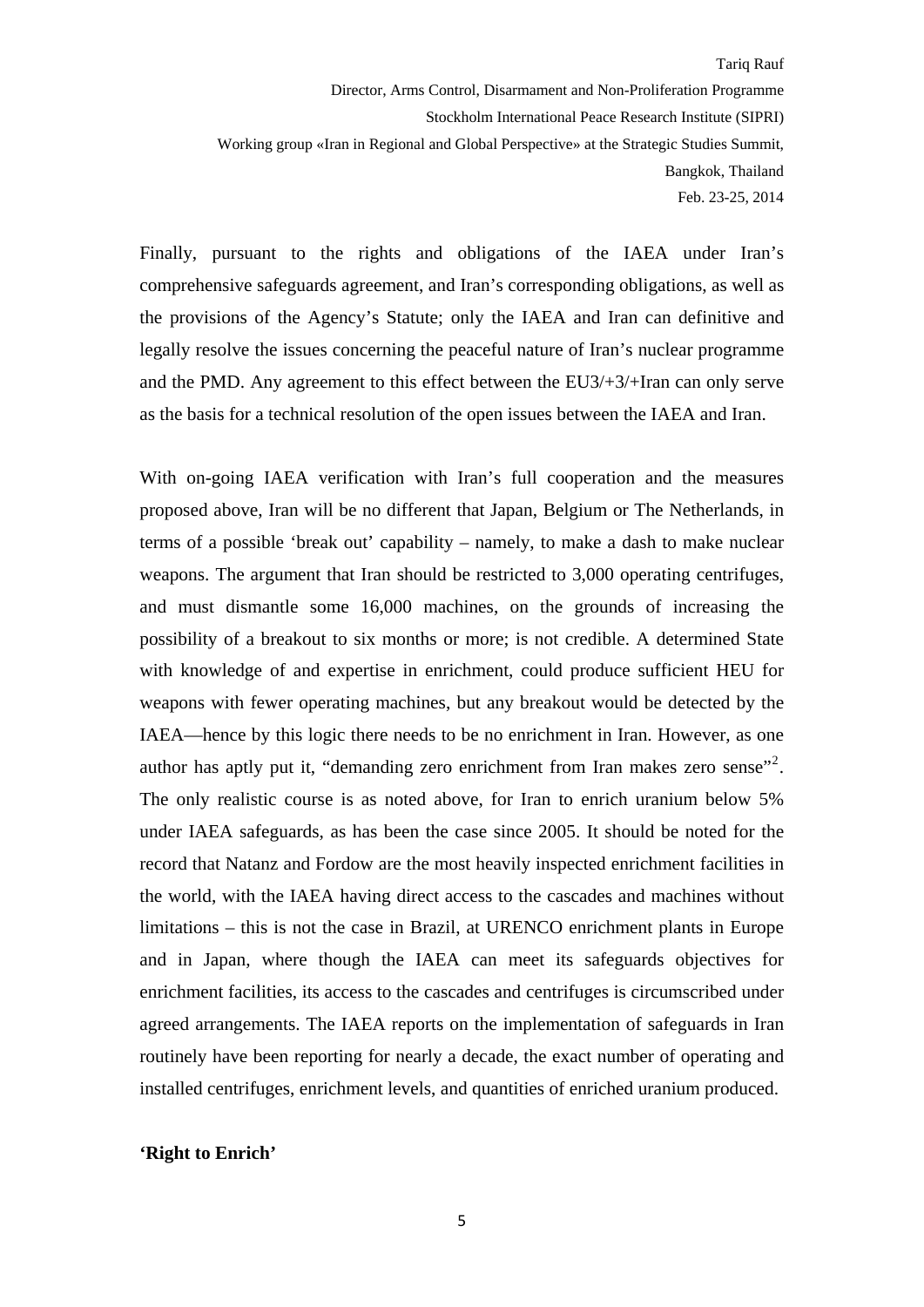As regards the "recognition" by the EU3/+3 of Iran's "right to enrich" uranium, and as regards the claim that Article IV of the NPT refers to peaceful uses of nuclear energy but that that does not include enrichment – it must be asserted that specious and false arguments, ill-considered interpretations of the NPT, and bad faith should be avoided.

Suffice it to say in this regard, that the negotiating record of the NPT is clear in that the Treaty's reference to an "inalienable" right did not create and bestow Article IV rights on the States Parties, but merely affirmed them. The right to use and pursue atomic energy in any form was the "inalienable" right of any sovereign State and was therefore pre-existing the NPT. By acceding to the NPT as a NNWS, a State chose to limit itself to peaceful uses and undertook not to pursue nuclear weapons. The pre-NPT right to the pursuit of atomic energy for peaceful purposes was thus retained and affirmed by the Treaty in Article IV. The inalienable rights of NNWS under Article IV were not granted to States by the NPT and cannot therefore be taken away (or otherwise renegotiated). Thus, the Vienna negotiations need to focus on the real issues at hand, and not waste time and effort in raising spurious arguments.

## **Conclusion**

Opportunities for resolving the Iran nuclear file through negotiations between the EU3/+3 and Iran were missed in 2003 and in 2005 – negotiations resumed in Fall 2013 after eight lost years of recriminations and posturing by the EU3/+3, and they have reluctantly come to the logical conclusion that the only credible course is to come to the table to negotiate a comprehensive solution that address the concerns of all sides. Iran would limit its nuclear programme to a certain extent, continue with stringent IAEA safeguards and cooperate pro-actively with the IAEA in resolving open questions; while the EU3/+3 would refrain from threats of use of force and